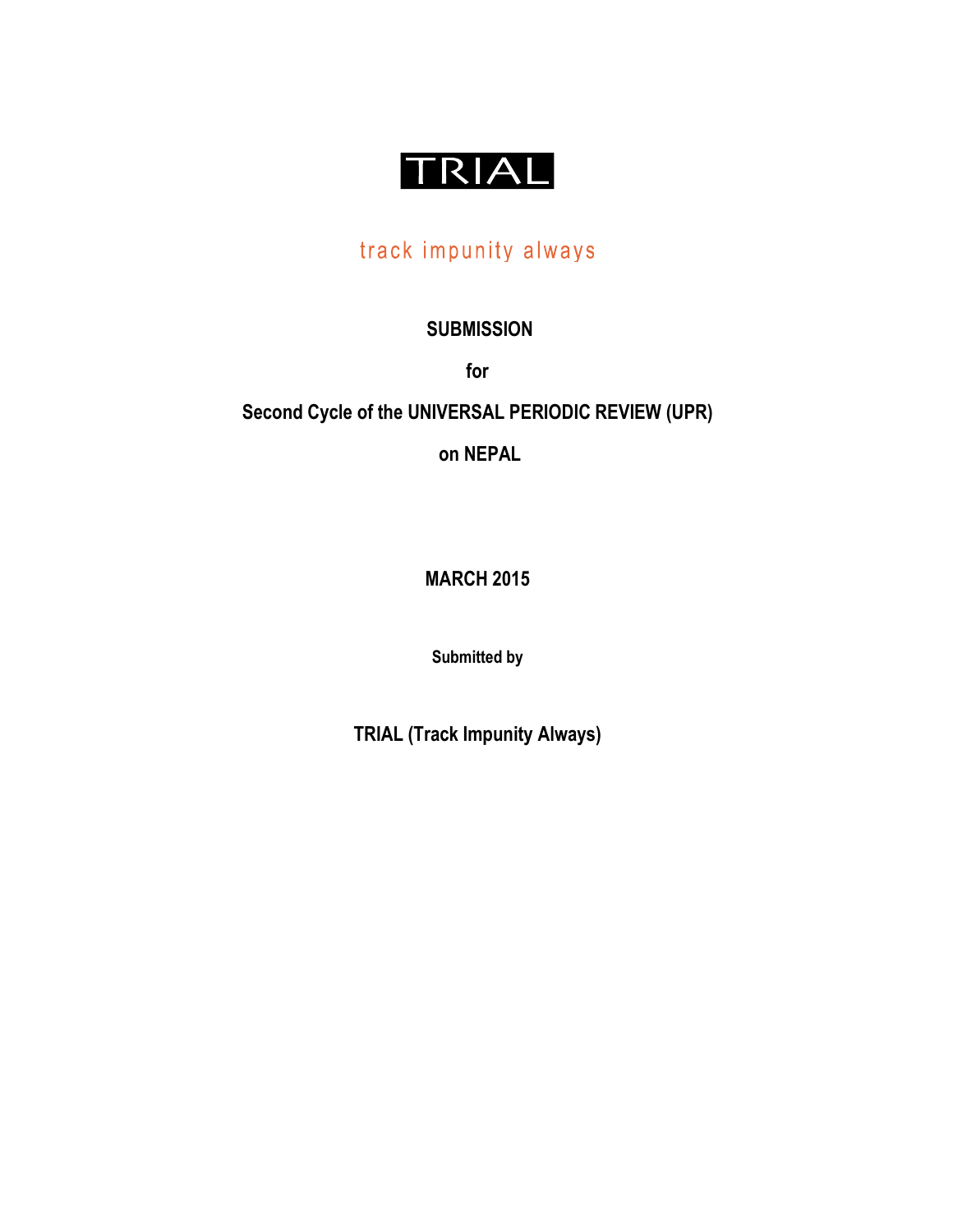## **Background**

On 25 January 2011, the Working Group on the Universal Periodic Review (WG-UPR) reviewed Nepal. As a result, on 8 March 2011, the report of the WG-UPR was published, <sup>1</sup> containing a number of recommendations to Nepal. Four years later, Nepal will be subjected to a second review. This report provides information to the WG-UPR on the state of implementation of a selected number of recommendations issued in 2011.

- **A. Criminalisation of Enforced Disappearance (Rec. 108.26) and Torture (Rec. 106.3) and Ratification of the International Convention for the Protection of All Persons from Enforced Disappearance (Rec. 108.26)**
	- 1. **Enforced disappearance and torture continue not being codified as separate offences under the Nepalese Criminal Code** (*1992 State Cases Act)*.
	- 2. On 27 March 2014, in the framework of the drafting of the transitional justice bills, the government formed a "task force", including victims' representatives, with the mandate of issuing recommendations on the legal framework to the government. After ten days, the task force presented its report, including three draft bills: two for the establishment of transitional justice mechanisms and one aimed at criminalising serious human rights violations under Nepalese law, including enforced disappearance and torture.2
	- 3. The government eventually passed the two laws related to the transitional justice process, after substantially modifying the contents, but failed to adopt the proposed draft bill for the criminalisation of gross human rights violations.
	- 4. Despite the recommendations issued by the task force, **the Parliament of Nepal has not taken any further initiative to initiate a drafting process for the inclusion of enforced disappearance as a separate criminal offence in the domestic criminal legislation.** While it is possible to find a definition of the "act of disappearing a person" in the Truth and Reconciliation Commissions Act (TRC Act) of 25 April 2014, this has the only purpose of defining the scope of a transitional justice mechanism's mandate and it **does not replace the proper criminalization of enforced disappearance**, which would require criminal sanctions attached to the offence.
	- 5. There is no information of **any intention of Nepal to ratify the Convention for the Protection of All Persons from Enforced Disappearance and to recognise the competence of the Committee on Enforced Disappearances pursuant to Arts. 31 and 32 of the Convention**.
	- 6. On 21 November 2014, the draft Torture, Cruel, Inhumane and Degrading Treatment (Control) Bill was tabled at the Parliament. **The draft Bill is not in line with international standards**, by proposing punishments of fiveyear of prison and/or monetary fines up to Nepalese Rupees (NRs) 50,000 (approx. USD 500) for those found guilty of inflicting torture and encouraging it, and establishing a 90-day statute of limitations for the filing of complaints of torture.
	- 7. Moreover, the 1996 Torture Related to Compensation Act (**TRCA**), which establishes the possibility for torture victims to file a complaint in order to obtain compensation, **provides for a 35-day statute of limitations that prevents many victims from obtaining any kind of redress**.

 <sup>1</sup> A/HRC/17/5. Available at: http://daccess-dds-ny.un.org/doc/UNDOC/GEN/G11/116/42/PDF/G1111642.pdf?OpenElement. <sup>2</sup> Nepal News, *TRC Task Force Submits Report; Denies Amnesty for Grave Crimes,* 4 April 2014. Available at: http://www.nepalnews.com/index.php/politics-archive/32980-trc-task-force-submits-report-denies-amnesty-for-grave-crimes.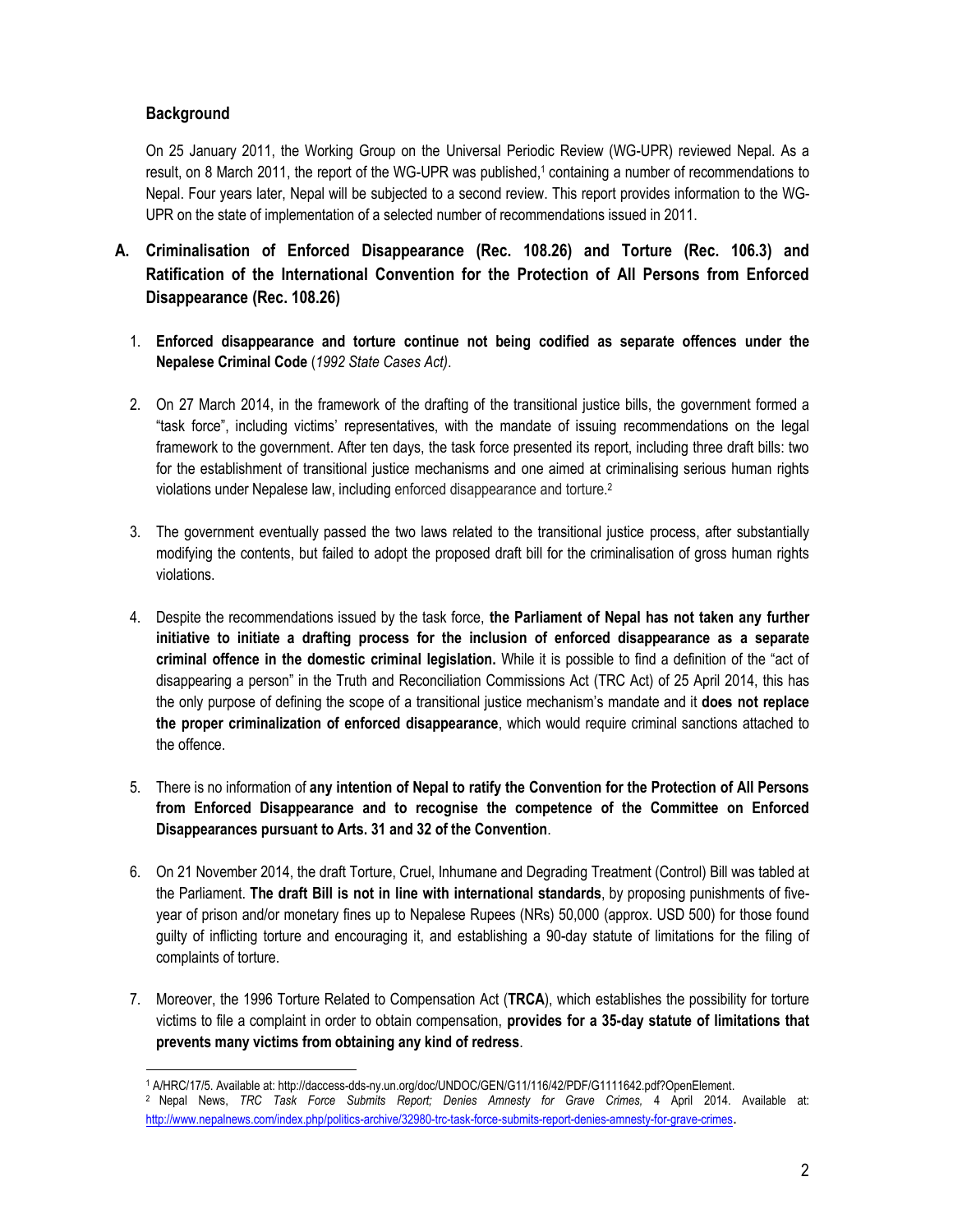- 8. As per crimes of sexual violence, the **current legislation criminalises rape only as a form of sexual violence and it does not encompass male victims**. Moreover, **the statute of limitations to file a criminal complaint concerning rape is of 35 days, thus concretely discouraging many victims from seeking justice**.
- 9. **War crimes, crimes against humanity, and genocide continue not being autonomously defined and criminalised under Nepalese law**.

### **Recommendations**

- x Amend the *1992 State Cases Act* so as to **permit the registration of criminal complaints of torture and enforced disappearance;**
- x **Codify enforced disappearance as a separate crime under Nepalese legislation,** defining it in accordance with Art. 2 of the Convention for the Protection of All Persons from Enforced Disappearance and attach to the crime of enforced disappearance a sanction (or a range of sanctions) commensurate to the nature and gravity of the crime;
- Ratify without delay the Convention for the Protection of All Persons from Enforced Disappearance and recognize the competence of the Committee on Enforced Disappearances pursuant to Art. 31 and 32 of the Convention;
- **Amend the Torture, Cruel, Inhumane and Degrading Treatment (Control) Draft Bill, so as to attach to** the crime of torture a sanction (or a range of sanctions) commensurate to the nature and gravity of the crime and to remove the statute of limitations;
- Give the Torture, Cruel, Inhumane and Degrading Treatment (Control) Draft Bill legislative priority; and enact it without further delay;
- x Ensure that criminal proceedings concerning torture and enforced disappearance are **not subjected to any statute of limitations;**
- Amend the 1996 TRCA and abolish the statute of limitations for the submission of complaints.
- x Ensure that **Police act on allegations of torture and enforced disappearance also in the absence of formal criminal complaints** and, in general, take all the necessary measures to remove any possible legislative or *de facto* obstacle to investigation and prosecution of those allegedly responsible for these crimes;
- x **Criminalize forms of sexual violence other than rape**, such as sexual slavery, enforced pregnancy, forced prostitution, forced sterilization, forced nudity, genital and breast mutilation, forced circumcision;
- **Amend the 35-day statutory limitation for filing complaints of rape and other forms of sexual violence;**
- x Ensure that **war crimes, crimes against humanity, and genocide are criminalized under national legislation in accordance with internationally recognized standards,** taking into account, in particular, the 1998 Rome Statute of the International Criminal Court, the four 1949 Geneva Conventions and their Optional Protocols, the 1907 Conventions on the Laws and Customs of War and the 1948 United Nations Convention on the Prevention and Punishment of the Crime of Genocide.
- **B. Investigation of Allegations of Extrajudicial Killings (Rec. 107.15, 108.18, 108.19) and other Human Rights Violations (Rec. 107.15, 108.22), Prosecution of Those Responsible (Rec. 107.17, 107.24, 108.19), and Establishment of Complaints Mechanisms on the Conduct of Law Enforcement Personnel (Rec. 108.17, 108.18, 108.29)**
- 10. Allegations of extra-judicial killings and other abuses committed by law enforcement personnel continue not being registered or thoroughly investigated, and those responsible continue not being prosecuted and adequately sanctioned. The situation is the source of particular concern in the region of the Terai.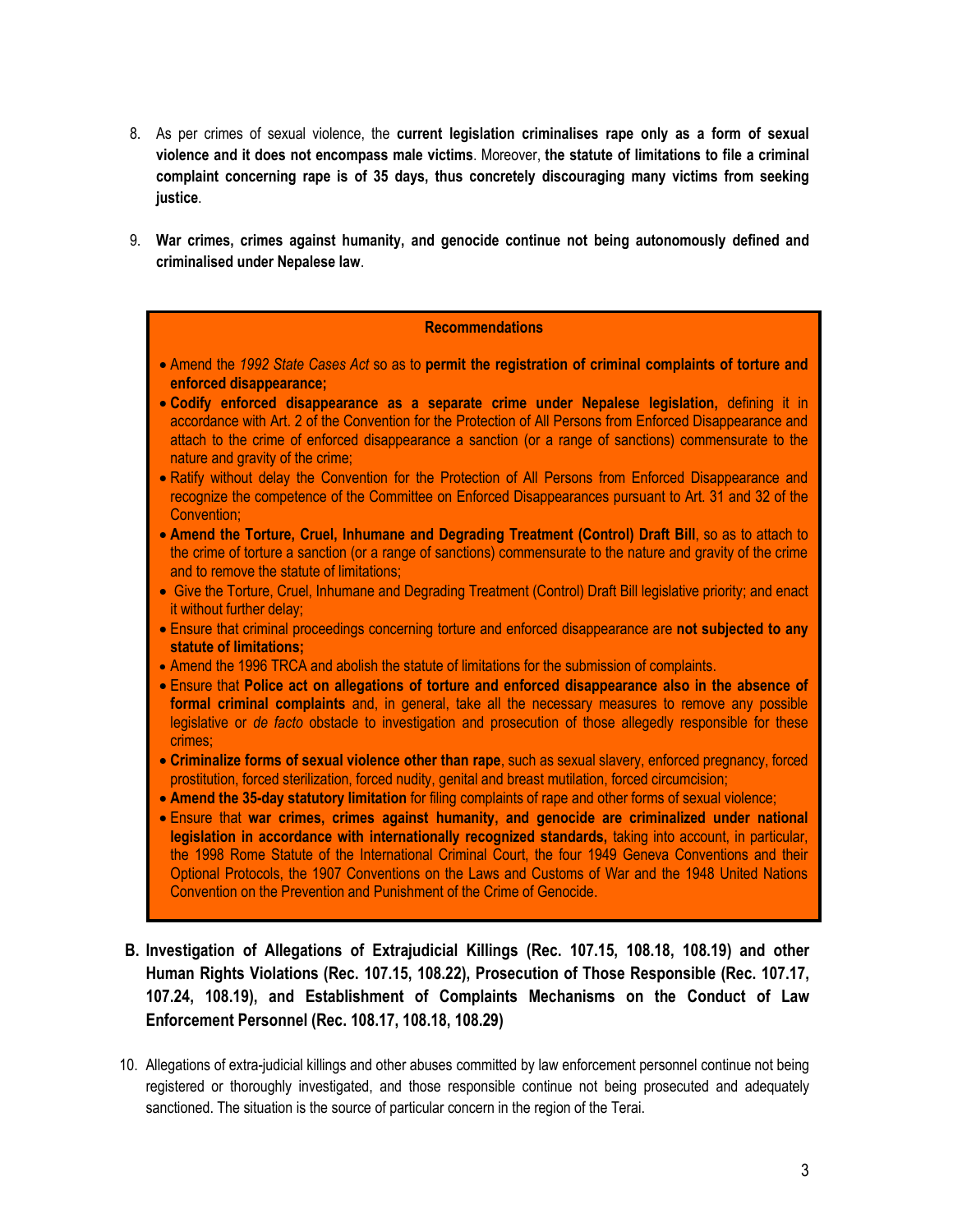- 11. In 2014 alone, **at least five citizens have been arbitrarily killed in the region of the Terai by Nepalese security forces**, evidencing a **re-emerging trend of extra-judicial killings.**<sup>3</sup> The most recent case is the arbitrary killing on 14 February 2015, in Sarlahi district, of Mr. Chhatu Sahani, from Dalit ethnicity. This follows the arbitrary killing, perpetrated on 12 January 2015, of Mr. Rajaram Jha (a district level leader of the political party Terai Madhes Democratic Party) in the Dhanusha district; the torture resulting in the extra-judicial killing on 24 October 2014 of Mr. Madhu Tajpuriya from Sijuwa in Morang district; and the excessive use of force resulting in the arbitrary killing on 11 October 2014 of Mr. Jaya Narayan Patel from Simrangaudh in Bara district. Previously, on 7 August 2014, Mr. Dinesh Adhikari was shot dead by police officers.
- 12. The described situation comes accompanied with an increasing number of episodes of excessive use of force by the police in several protests organised in January 2015, which resulted in dozens of protestors, most of them regional political leaders, injured.
- 13. The families of the victims of those killed by the State face several obstacles in obtaining justice. In the first place, there is a widespread practice by the **Nepalese Police to refuse to register initial criminal complaints** -First Information Reports (FIR)- when State authorities are involved in the complaint. Despite the fact that it is the legal obligation of the Police to register such complaints, the refusal to do so is not sanctioned.
- 14. Secondly, even in cases in which the prosecution eventually took place, **political interference in the independence of the judiciary led to the withdrawal of the cases from the criminal courts.** Furthermore, **the sanctions imposed to the perpetrators often fail to reflect the serious nature of the crimes at stake**. In the only case in which five perpetrators of an extra-judicial killing, committed during the conflict, have been prosecuted and sanctioned by the criminal justice system, the punishments imposed to them were between 1 and 2 years of imprisonment.4
- 15. Local NGOs reported that on several occasions **those responsible for extra-judicial killings have not even been punished through disciplinary action**. While the Nepal Police Human Rights Unit claims that departmental action has been initiated against more than 500 police personnel for committing "human rights violations", the identity of the perpetrators concerned, the kind of violation committed, and the kind of disciplinary action taken remains unknown to the general public.
- 16. Furthermore, several army personnel allegedly involved in extra-judicial killings and torture cases and against whom charges have been pressed before criminal and civil courts, instead of being suspended, have actually been ascended. Overall, the **government failed to adopt guidelines for vetting to prevent those accused of human rights violations from holding public office and being promoted**.
- 17. To date, no external oversight mechanism or special investigative unit mandated to conduct independent and impartial investigations has been established. Similarly, **no specific complaint mechanism has been enabled to guarantee the access to justice of those victims of abuses by law enforcement personnel** and to ensure that perpetrators do not enjoy impunity any longer.

 <sup>3</sup> For more details about these cases see Terai Human Rights Defenders Alliance (THRDA), *Human Rights Bulletin*, 20 January 2015 and THRDA, *Situation update: unrest in the Terai Region*, 18 February 2015, Ekantipur, *'Chari' killed in cold blood: Oli,* 8 August 2014. Available at: http://www.ekantipur.com/2014/08/08/editors-pick/chari-killed-in-cold-blood-oli/393285.html and My Republica, UML lawmakers warn House disruption over gangster Chari murder case, 7 August 2014. Available at: http://www.myrepublica.com/portal/index.php/portal/post\_cartoon\_comment.php?action=news\_details&news\_id=80480.

<sup>4</sup> Nepali Times, *Justice under threat,* 22-28 august 2014. Available at: http://nepalitimes.com/article/nation/justice-for-dekendra-thapa,1619.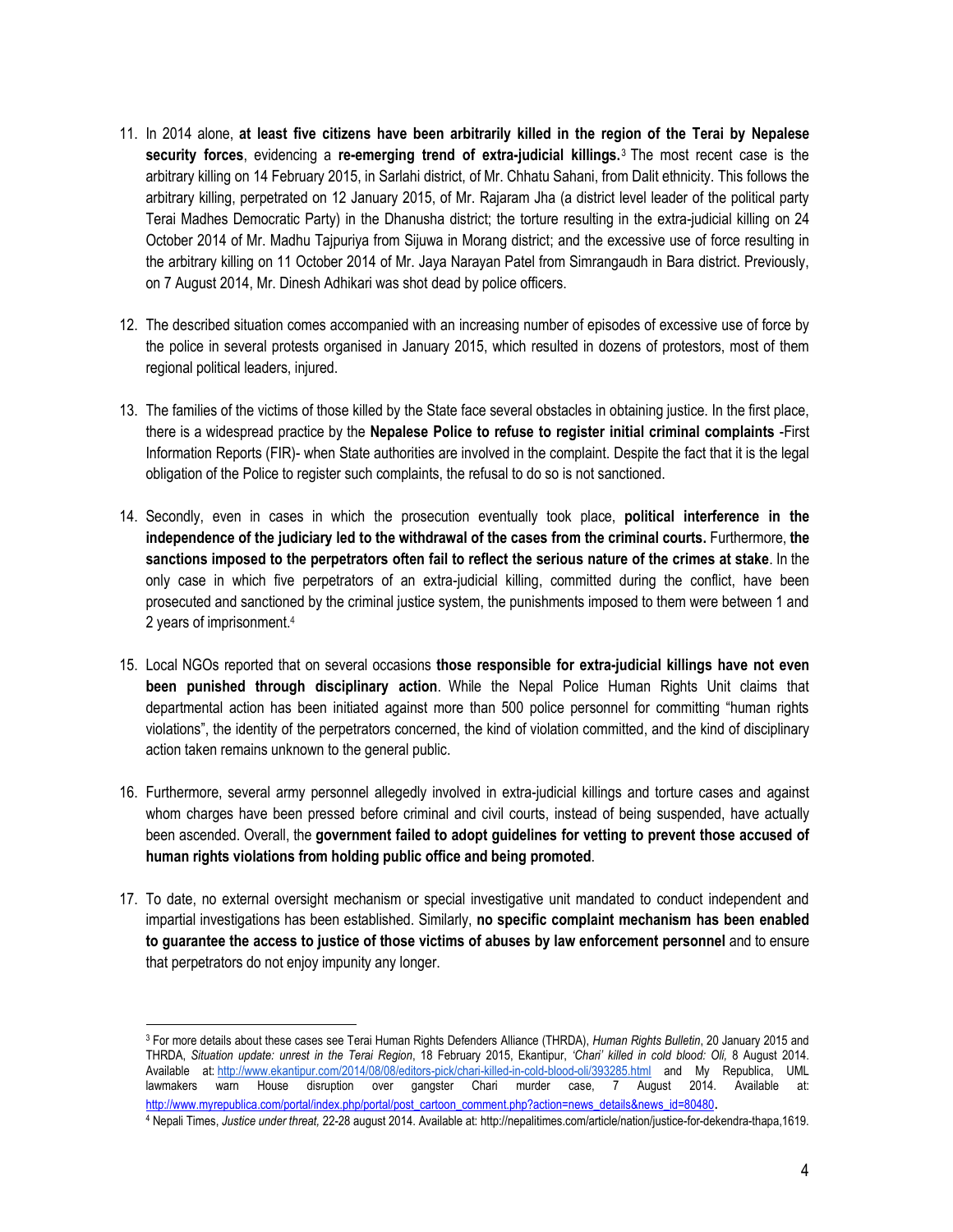#### **Recommendations**

- x Ensure that **criminal complaints of extra-judicial killings and torture are duly registered,** that the allegations therein reported are **promptly, effectively, impartially, independently and thoroughly investigated** and that those allegedly responsible for such violations are duly prosecuted, judged and, if found guilty, sanctioned;
- Amend the current legislation on FIRs to **ensure that State officials who refuse to register a criminal complaint face administrative as well as criminal sanctions;**
- Refrain from any interference with courts' proceedings, take all the possible steps to grant the independence of the judiciary and ensure that the executive will **put an end to the policy of withdrawal of cases;**
- Make sure that State authorities abide by the rule of law while carrying out their daily duties as well as while contrasting armed groups active in the region of Terai; in particular, ensure that **no recourse is made to arbitrary detention, torture, extra-judicial killings and enforced disappearance.** To this end, consider establishing an independent oversight mechanism mandated to control State agents' conduct, with a specific focus on Terai.
- Adopt guidelines for vetting to prevent those accused of serious human rights violations from holding public office and being promoted.
- **C. Establishment of a Transitional Justice Mechanism in line with International Standards (Rec. 106.33, 106.34, 107.25, 108.22), Investigation of Conflict-related Human Rights Violations, Prosecution and Punishment of Those Responsible (Recs. 106.35-106.38, 107.2, 107.3 108.24,108.25, 108.30)**
- 18. A transitional justice mechanism, consisting in the establishment of two separate Commissions, has been created in January 2015. Nevertheless, **it does not comply with international standards and the procedure that led to its adoption has not been sufficiently inclusive of representatives of victims' organisations.**
- 19. The Supreme Court of Nepal ordered the government to amend the Commission on Investigation of Disappeared Persons, Truth and Reconciliation Ordinance – 2069 (2013), on the grounds that the transitional mechanisms thereby envisaged contravened international standards. Disregarding this decision, and simulating a consultation with victims and other stakeholders, on 25 April 2014 **the Parliament passed the TRC Act**. The latter basically reproduces the text of the 2013 Ordinance.
- 20. The TRC Act provides for the creation of two different commissions: the Truth and Reconciliation Commission (TRC) and the Commission of Investigation of Enforced Disappeared People (CIEDP). The main issues of concern in relation to the TRC Act can be summarised as follows: a) flawed understanding of the notion of reconciliation and related excessive power of the Commissions; b) powers to recommend amnesty for crimes under international law and gross human rights violations; c) lack of criminalisation of offences that amount to crimes under international law and inadequate prosecution system; d) non-recognition of victims' right to reparation; and e) lack of independence of the Commissions.
- 21. Between June and July 2014, **four writ petitions were submitted to the Supreme Court challenging several provisions of the TRC Act,** including those giving the government the power to grant amnesty; as well as the procedure for appointment of the Commissioners. While the cases were *sub-judice* before the Court, a Recommendation Committee was appointed. It shortlisted and then selected the Commissioners. **On 10 February 2015 the Commissioners were appointed and the Commissions were given full shape.**